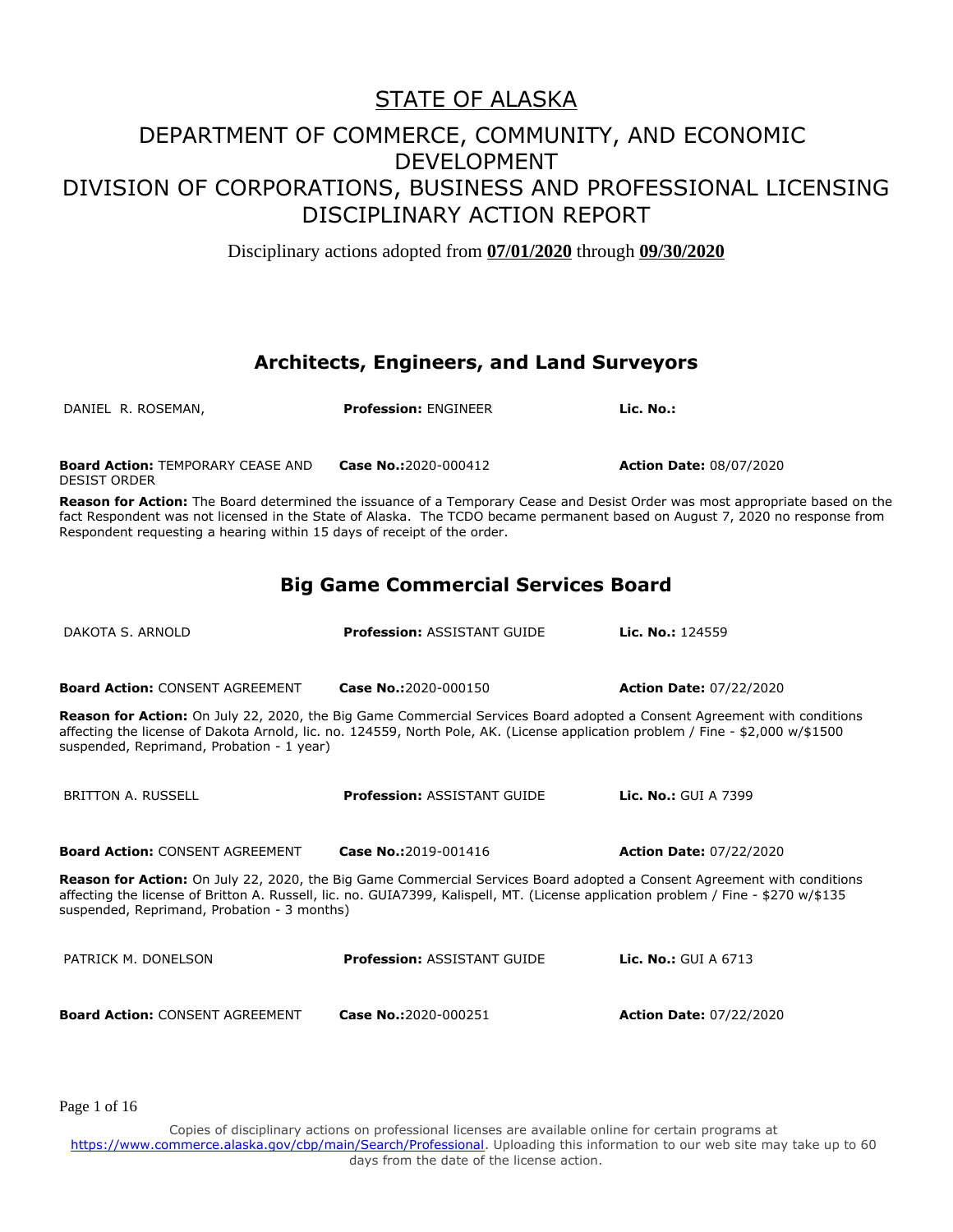# STATE OF ALASKA DEPARTMENT OF COMMERCE, COMMUNITY, AND ECONOMIC DEVELOPMENT

## DIVISION OF CORPORATIONS, BUSINESS AND PROFESSIONAL LICENSING DISCIPLINARY ACTION REPORT

Disciplinary actions adopted from **07/01/2020** through **09/30/2020**

**Reason for Action:** On July 22, 2020, the Big Game Commercial Services Board adopted a Consent Agreement with conditions affecting the license of Patrick M. Donelson, lic. no. GUIA6713, Wasilla, AK. (Criminal action - conviction / Fine - \$2,000 w/\$1000 suspended, Reprimand, Probation - 2 years)

| <b>ANTHONY G. BARTLETT</b>                                                                                                                                                                                                                                                                            | <b>Profession:</b> CLASS A ASSISTANT GUIDE Lic. No.: C-593 |                                |
|-------------------------------------------------------------------------------------------------------------------------------------------------------------------------------------------------------------------------------------------------------------------------------------------------------|------------------------------------------------------------|--------------------------------|
| <b>Board Action: LICENSE SURRENDER</b>                                                                                                                                                                                                                                                                | Case No.:2020-000390                                       | <b>Action Date: 07/22/2020</b> |
| Reason for Action: On July, 2018, the Big Game Commercial Services Board adopted the voluntary License Surrender of the<br>license of Anthony Bartlett, Lic. No. GUIC593 due to crimina convictions making him ineligible for licensure.                                                              |                                                            |                                |
| NATHAN B. PETERSON                                                                                                                                                                                                                                                                                    | <b>Profession: GUIDE-OUTFITTER</b>                         | Lic. No.: 155964               |
| <b>Board Action: CONSENT AGREEMENT</b>                                                                                                                                                                                                                                                                | Case No.:2020-000163                                       | <b>Action Date: 07/22/2020</b> |
| Reason for Action: On July 22, 2020, the Big Game Commercial Services Board adopted a Consent Agreement with conditions<br>affecting the license of Nathan B. Peterson, lic. no. 107980, Kenai, AK. (License Regulation violation / Fine - \$600 w/\$300<br>suspended, Reprimand, Probation - 1 year) |                                                            |                                |
| JAMES A. BLAKE                                                                                                                                                                                                                                                                                        | <b>Profession: GUIDE-OUTFITTER</b>                         | <b>Lic. No.: GUIR1207</b>      |
| <b>Board Action: CONSENT AGREEMENT</b>                                                                                                                                                                                                                                                                | Case No.:2019-001123                                       | <b>Action Date: 07/22/2020</b> |
| Reason for Action: On July 22, 2020, the Big Game Commercial Services Board adopted a Consent Agreement with conditions<br>affecting the license of James A. Blake, lic. no. GUIR1207, Kasilof, AK. (Violation of licensing regulation / Fine - \$6,000, Reprimand,<br>Probation - 1 year)            |                                                            |                                |
| MICHAEL J. COLPO                                                                                                                                                                                                                                                                                      | Profession: MASTER GUIDE-OUTFITTER Lic. No.: GUIM194       |                                |
| <b>Board Action: CONSENT AGREEMENT</b>                                                                                                                                                                                                                                                                | Case No.:2019-000624                                       | <b>Action Date: 07/22/2020</b> |
| Reason for Action: On July 22, 2020, the Big Game Commercial Services Board adopted a Consent Agreement affecting the<br>license of Michael J. Colpo, lic. no. GUIM194, Big Timber, MT. (Action in another state / Fines - \$3,000 & 2,400, Reprimand,<br>Probation - 2 years)                        |                                                            |                                |
| JOHN A. WALKER                                                                                                                                                                                                                                                                                        | <b>Profession: MASTER GUIDE-OUTFITTER Lic. No.: M-116</b>  |                                |

Page 2 of 16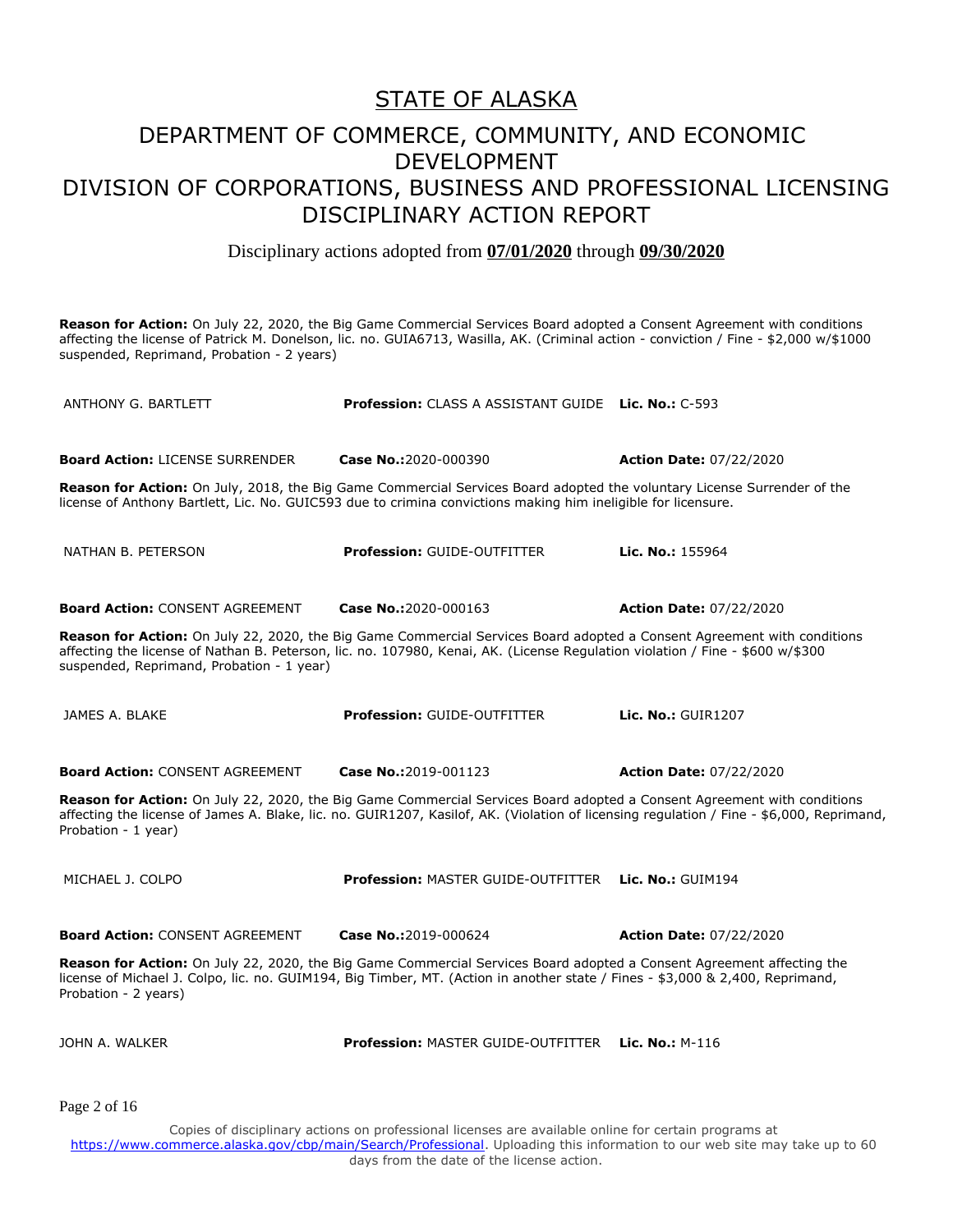## DEPARTMENT OF COMMERCE, COMMUNITY, AND ECONOMIC DEVELOPMENT DIVISION OF CORPORATIONS, BUSINESS AND PROFESSIONAL LICENSING DISCIPLINARY ACTION REPORT

Disciplinary actions adopted from **07/01/2020** through **09/30/2020**

| <b>Board Action: BOARD ORDER AFTER</b><br><b>HEARING</b>                                                                                                                                                                                                                                                | Case No.:2016-000632                                                                                                                                                                                                                                          | <b>Action Date: 07/22/2020</b>      |  |
|---------------------------------------------------------------------------------------------------------------------------------------------------------------------------------------------------------------------------------------------------------------------------------------------------------|---------------------------------------------------------------------------------------------------------------------------------------------------------------------------------------------------------------------------------------------------------------|-------------------------------------|--|
| Reason for Action: The BGCS Board voted unanimously 8 out 8, to adopt the amended Administrative Law Judge decision in<br>matter which affected the licensure of the Respondent (Walker, John A.). Respondent is fined \$4,000 with \$2,000 Suspended,<br>probation for one year and a Board Reprimand. |                                                                                                                                                                                                                                                               |                                     |  |
| JOHN A. WALKER                                                                                                                                                                                                                                                                                          | <b>Profession: MASTER GUIDE-OUTFITTER</b>                                                                                                                                                                                                                     | <b>Lic. No.: <math>M-116</math></b> |  |
| <b>Board Action: BOARD ORDER AFTER</b><br><b>HEARING</b>                                                                                                                                                                                                                                                | Case No.:2017-001208                                                                                                                                                                                                                                          | <b>Action Date: 07/22/2020</b>      |  |
| Reason for Action: The BGCS Board voted unanimously 8 out 8, to adopt the amended Administrative Law Judge decision in<br>matter which affected the licensure of the Respondent (Walker, John A.). Respondent is fined \$4,000 with \$2,000 Suspended,<br>probation for one year and a Board Reprimand. |                                                                                                                                                                                                                                                               |                                     |  |
| PRESTON CAVNER                                                                                                                                                                                                                                                                                          | <b>Profession: MASTER GUIDE-OUTFITTER</b>                                                                                                                                                                                                                     | Lic. $No.:$ GUIM220                 |  |
| <b>Board Action: CONSENT AGREEMENT</b>                                                                                                                                                                                                                                                                  | Case No.:2019-000992                                                                                                                                                                                                                                          | <b>Action Date: 07/22/2020</b>      |  |
| Reprimand)                                                                                                                                                                                                                                                                                              | Reason for Action: On July 22, 2020, the Big Game Commercial Services Board adopted a Consent Agreement affecting the<br>license of Preston Cavner, lic. no. GUIM220, Port Alsworth, AK. (Criminal action - conviction / Probation - 2 years, Fine - \$8,000, |                                     |  |
| PRESTON CAVNER                                                                                                                                                                                                                                                                                          | <b>Profession: MASTER GUIDE-OUTFITTER</b>                                                                                                                                                                                                                     | Lic. No.: GUIM220                   |  |
| <b>Board Action: CONSENT AGREEMENT</b>                                                                                                                                                                                                                                                                  | Case No.:2020-000309                                                                                                                                                                                                                                          | <b>Action Date: 07/22/2020</b>      |  |
| Reason for Action: On July 22, 2020, the Big Game Commercial Services Board adopted a Consent Agreement affecting the<br>license of Preston Cavner, lic. no. GUIM220, Port Alsworth, AK. (Fraud or misrepresentation / Probation - 2 years, Fine - \$8,000,<br>Reprimand)                               |                                                                                                                                                                                                                                                               |                                     |  |
| <b>PRESTON CAVNER</b>                                                                                                                                                                                                                                                                                   | <b>Profession: MASTER GUIDE-OUTFITTER</b>                                                                                                                                                                                                                     | Lic. No.: GUIM220                   |  |
| <b>Board Action: CONSENT AGREEMENT</b>                                                                                                                                                                                                                                                                  | Case No.:2017-000419                                                                                                                                                                                                                                          | <b>Action Date: 07/22/2020</b>      |  |

Page 3 of 16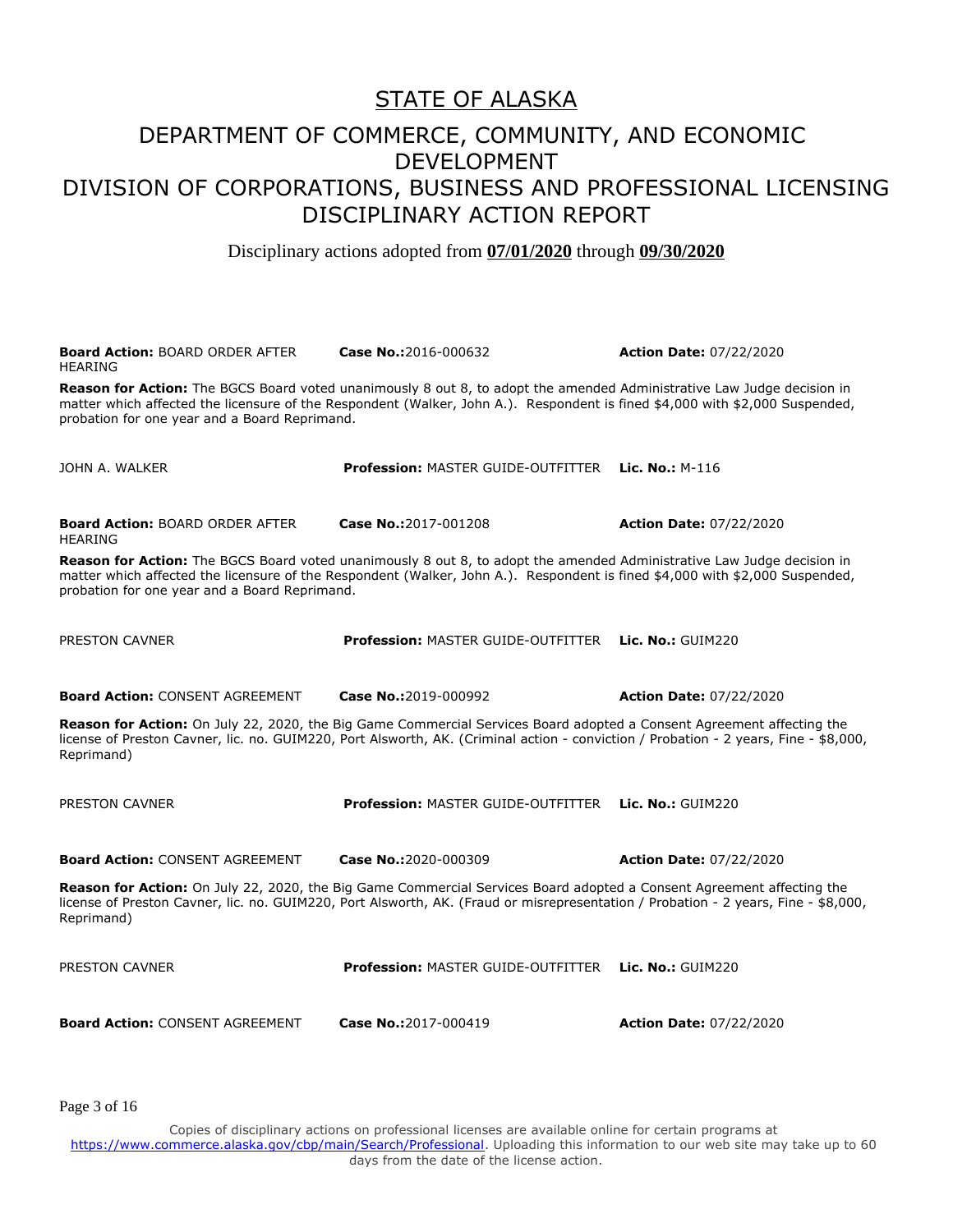## DEPARTMENT OF COMMERCE, COMMUNITY, AND ECONOMIC DEVELOPMENT DIVISION OF CORPORATIONS, BUSINESS AND PROFESSIONAL LICENSING DISCIPLINARY ACTION REPORT

Disciplinary actions adopted from **07/01/2020** through **09/30/2020**

**Reason for Action:** On July 22, 2020, the Big Game Commercial Services Board adopted a Consent Agreement affecting the license of Preston Cavner, lic. no. GUIM220, Port Alsworth, AK. (Violation of licensing regulation / Probation - 2 years, Fine - \$8,000 w/\$7000 suspended, Reprimand)

JEFF J. KRUSE **Profession:** TRANSPORTER **Lic. No.:** GUI T 981 **Board Action:** CONSENT AGREEMENT **Case No.:**2019-001249 **Action Date:** 07/22/2020 **Reason for Action:** On July 22, 2020, the Big Game Commercial Services Board adopted a Consent Agreement with conditions affecting the license of Jeff J. Kruse, lic. no. GUIT981, Fairbanks, AK. (Criminal action - conviction / Fine - \$3,000 w/\$1500 suspended, Reprimand, Probation - 2 years) **Board of Chiropractic Examiners** AARON . SHOEMAKER, **Profession:** CHIROPRACTOR **Lic. No.:** 118490 **Board Action:** SUSPENSION SUMMARY **Case No.:**2020-000442 **Action Date:** 09/14/2020 **Reason for Action:** On Sept 14, 2020, the Board of Chiropractic Examiners adopted a Summary Suspension affecting the license of Aaron Shoemaker, License No. 118490, Fairbanks, Alaska for acts that immediately affect public safety. (Suspension). CHRISTOPHER TWIFORD **Profession:** CHIROPRACTOR **Lic. No.:** CHIC439 **Board Action:** CONSENT AGREEMENT **Case No.:**2020-000587 **Action Date:** 08/21/2020

**Reason for Action:** On August 21, 2020, the Alaska Board of Chiropractic Examiners (Board) adopted a Consent Agreement pertaining to Dr. Christopher Twiford's chiropractic physician license number CHIC439 for violations of AS 08.20.170(a)(7)(B) and AS 08.20.170(a)(4()(A). Dr. Twiford was convicted of Disorderly Conduct, a class B misdemeanor crime, and he voluntarily reported substance abuse issues to the Board. The Board ordered Dr. Twiford's chiropractic physician license to be placed on a 5-year probation.

## **Board of Massage Therapists**

HAN M. KIM **Profession:** MASSAGE THERAPIST **Lic. No.:** 107551

Page 4 of 16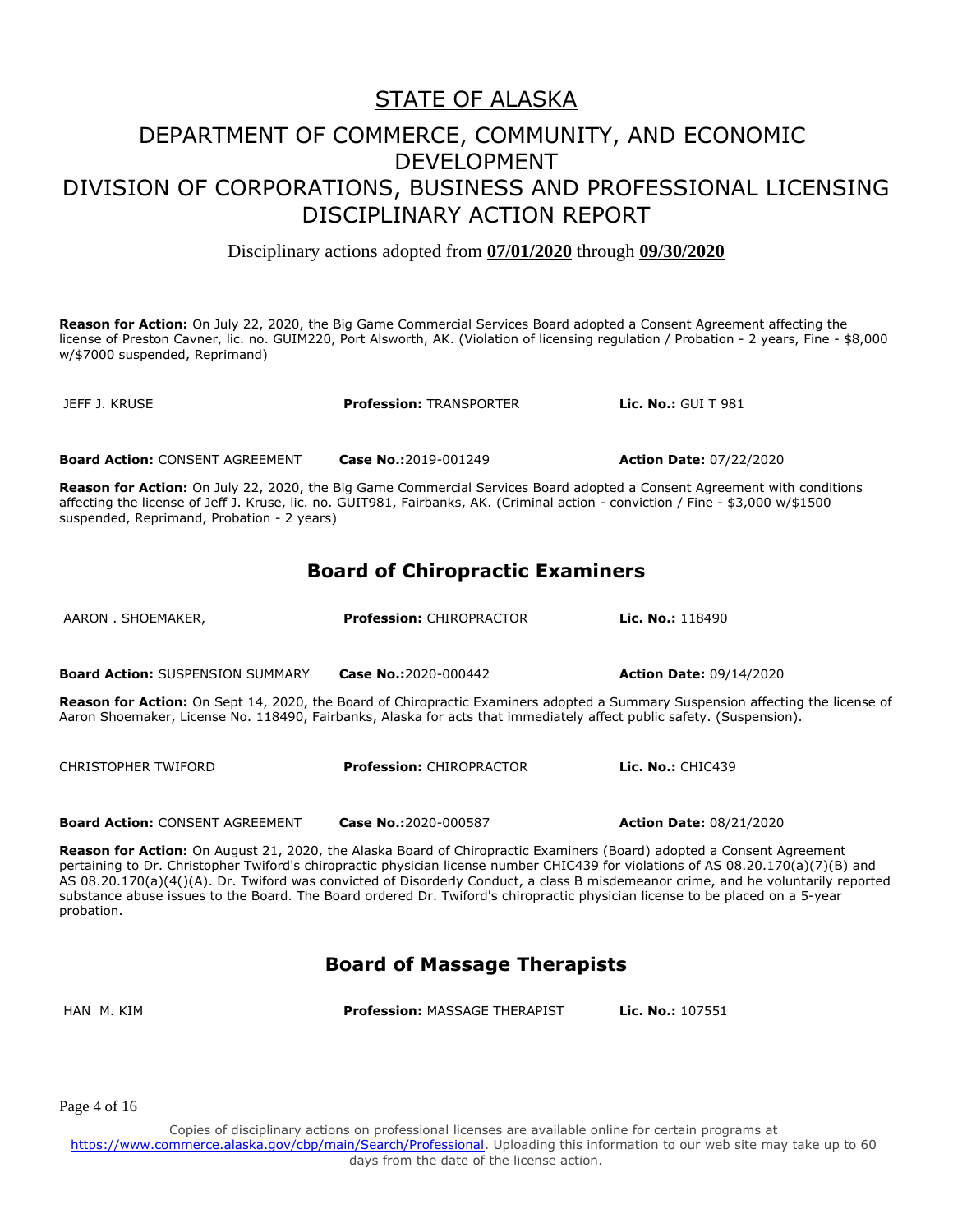Disciplinary actions adopted from **07/01/2020** through **09/30/2020**

**Board Action:** CONSENT AGREEMENT **Case No.:**2020-000525 **Action Date:** 09/11/2020 **Reason for Action:** On Sep. 11, 2020, the Alaska Board of Massage Therapists adopted the Consent Agreement with conditions affecting the massage therapist application #107551 of Han Mee Kim, Anchorage, AK. ( License application problem / Probation - 6 years, 20 hours of Continuing Education). HOLLY WOOD **Profession:** MASSAGE THERAPIST **Lic. No.:** 112334 **Board Action:** IMPOSITION OF CIVIL FINE **Case No.:**2019-001335 **Action Date:** 09/10/2020 **Reason for Action:** On September 10, 2020, the Board of Massage Therapists adopted an Imposition of Civil Fine against the license of Holly Wood, massage therapist license No. 112334, Homer, AK (CPR / Fine: \$250). KAREN PIERCE **Profession:** MASSAGE THERAPIST **Lic. No.:** 104570 **Board Action:** IMPOSITION OF CIVIL FINE **Case No.:**2020-000095 **Action Date:** 09/10/2020 **Reason for Action:** On September 10, 2020, the Board of Massage Therapists adopted an Imposition of Civil Fine against the license of Karen Pierce's massage therapist license No. 104570, Anchorage, AK (Violation of Licensing Regulation / Fine: \$250). HEATHER RASMUSSEN **Profession:** MASSAGE THERAPIST **Lic. No.:** 102481 **Board Action:** IMPOSITION OF CIVIL FINE **Case No.:**2020-000090 **Action Date:** 09/10/2020 **Reason for Action:** On September 10, 2020, the Board of Massage Therapists adopted an Imposition of Civil Fine against the license of Heather Rasmussen, massage therapist license No. 102481, Wasilla, AK (CPR / Fine: \$250). NICOLE KEANE **Profession:** MASSAGE THERAPIST **Lic. No.:** 102030 **Board Action:** IMPOSITION OF CIVIL FINE **Case No.:**2020-000098 **Action Date:** 09/10/2020 **Reason for Action:** On September 10, 2020, the Board of Massage Therapists adopted an Imposition of Civil Fine against the license of Nicole Keane's massage therapist license No. 102113, Portland, OR (CPR / Fine: \$250). WENDY HANSEN-NEWBY **Profession:** MASSAGE THERAPIST **Lic. No.:** 120147 Copies of disciplinary actions on professional licenses are available online for certain programs at Page 5 of 16

https://www.commerce.alaska.gov/cbp/main/Search/Professional</u>. Uploading this information to our web site may take up to 60 days from the date of the license action.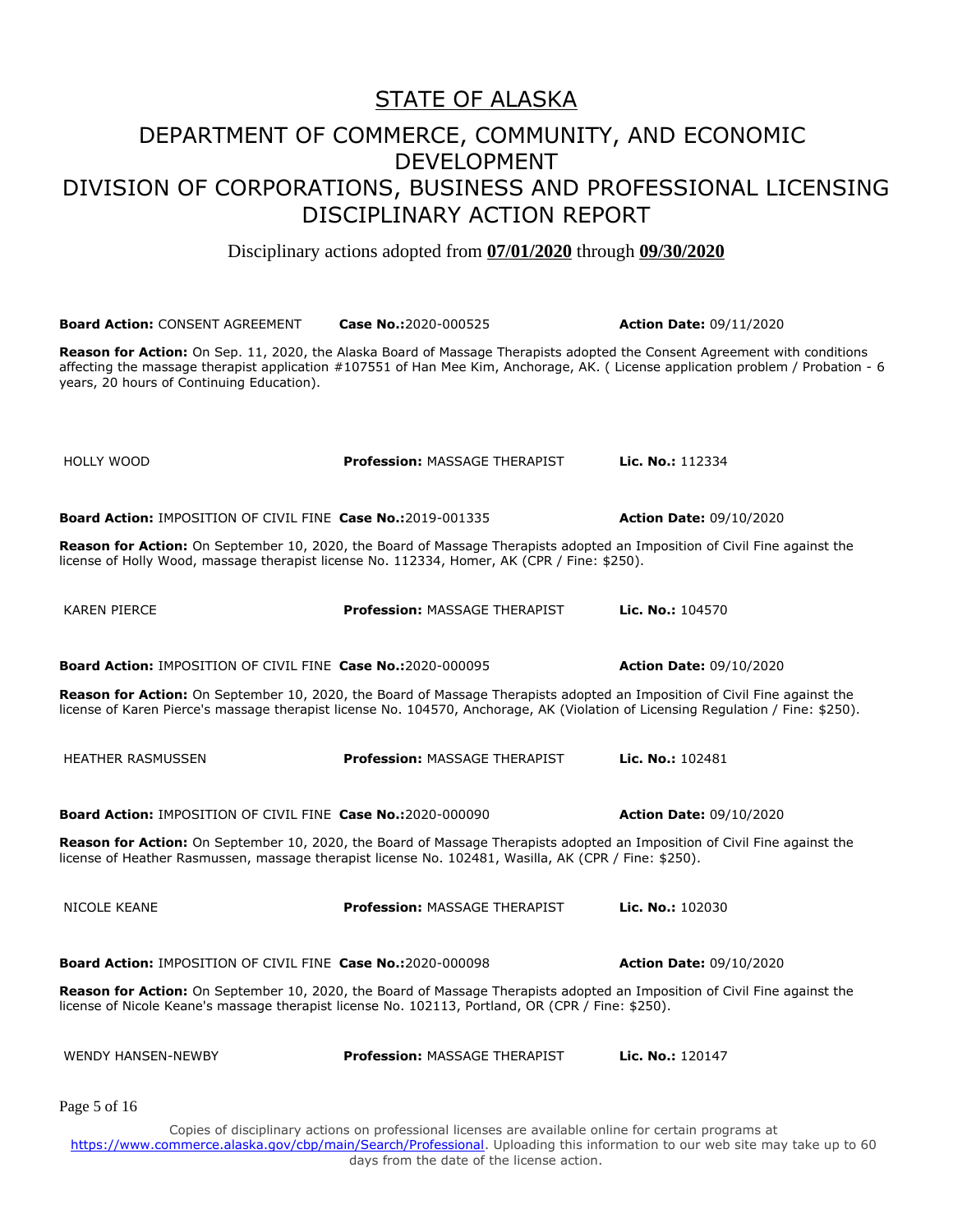Disciplinary actions adopted from **07/01/2020** through **09/30/2020**

| <b>Board Action: IMPOSITION OF CIVIL FINE Case No.:2020-000100</b>                                                                                                                                                                                                                               |                                      | <b>Action Date: 09/10/2020</b> |  |
|--------------------------------------------------------------------------------------------------------------------------------------------------------------------------------------------------------------------------------------------------------------------------------------------------|--------------------------------------|--------------------------------|--|
| Reason for Action: On September 10, 2020, the Board of Massage Therapists adopted an Imposition of Civil Fine against the<br>license of Wendy Hansen-Newby, massage therapist license No. 120147, Park City, UT (CPR / Fine: \$250).                                                             |                                      |                                |  |
| <b>TAHNEE HOY</b>                                                                                                                                                                                                                                                                                | <b>Profession: MASSAGE THERAPIST</b> | Lic. No.: 102113               |  |
| <b>Board Action: IMPOSITION OF CIVIL FINE Case No.:2020-000099</b>                                                                                                                                                                                                                               |                                      | <b>Action Date: 09/10/2020</b> |  |
| Reason for Action: On September 10, 2020, the Board of Massage Therapists adopted an Imposition of Civil Fine against the<br>license of Tahnee Hoy, massage therapist license No. 102113, Fairbanks, AK (CPR / Fine: \$250).                                                                     |                                      |                                |  |
| ANGELIQUE CONRAD                                                                                                                                                                                                                                                                                 | <b>Profession: MASSAGE THERAPIST</b> | Lic. No.: 101555               |  |
| <b>Board Action: CONSENT AGREEMENT</b>                                                                                                                                                                                                                                                           | Case No.:2020-000555                 | <b>Action Date: 09/10/2020</b> |  |
| Reason for Action: On September 10, 2020, the Board of Massage Therapists adopted a Consent Agreement with conditions<br>affecting the license of Angelique Conrad, massage therapist license No. 101555, Anchorage, AK (Continuing education / \$400 fine,<br>reprimand, two mandatory audits). |                                      |                                |  |
| SARAH KING                                                                                                                                                                                                                                                                                       | <b>Profession: MASSAGE THERAPIST</b> | Lic. No.: 101617               |  |
| <b>Board Action: CONSENT AGREEMENT</b>                                                                                                                                                                                                                                                           | Case No.:2020-000546                 | <b>Action Date: 09/10/2020</b> |  |
| Reason for Action: On September 10, 2020, the Board of Massage Therapists adopted a Consent Agreement with conditions<br>affecting the license of Sarah King, massage therapist license No. 101617, Wasilla, AK (Continuing education / \$700 fine,<br>reprimand, two mandatory audits).         |                                      |                                |  |
| <b>JOYCE CORNELL</b>                                                                                                                                                                                                                                                                             | <b>Profession: MASSAGE THERAPIST</b> | Lic. No.: 102164               |  |
| <b>Board Action: CONSENT AGREEMENT</b>                                                                                                                                                                                                                                                           | Case No.:2020-000087                 | <b>Action Date: 09/10/2020</b> |  |
| Reason for Action: On September 10, 2020, the Board of Massage Therapists adopted a Consent Agreement with conditions<br>affecting the license of Joyce Cornell, massage therapist license No. 102164, Big Lake, AK (Continuing education / \$800 fine,<br>reprimand, two mandatory audits).     |                                      |                                |  |

Page 6 of 16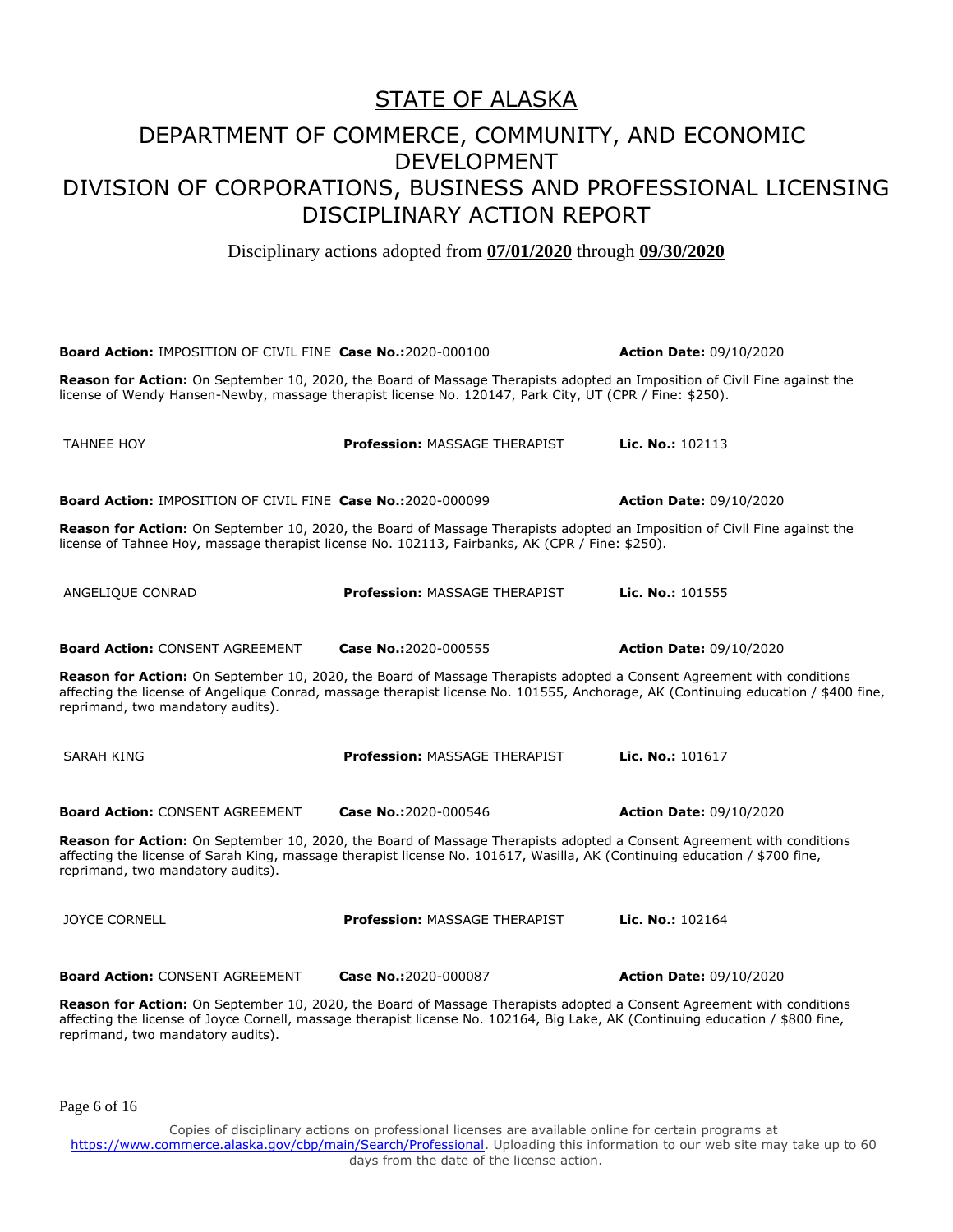## DEPARTMENT OF COMMERCE, COMMUNITY, AND ECONOMIC DEVELOPMENT DIVISION OF CORPORATIONS, BUSINESS AND PROFESSIONAL LICENSING DISCIPLINARY ACTION REPORT

Disciplinary actions adopted from **07/01/2020** through **09/30/2020**

| AMBER WEDMAN                                                                                                                                                                                                                                                                                                                                                                                                                                                                           | <b>Profession: MASSAGE THERAPIST</b>    | <b>Lic. No.: 101930</b>        |
|----------------------------------------------------------------------------------------------------------------------------------------------------------------------------------------------------------------------------------------------------------------------------------------------------------------------------------------------------------------------------------------------------------------------------------------------------------------------------------------|-----------------------------------------|--------------------------------|
| <b>Board Action: CONSENT AGREEMENT</b>                                                                                                                                                                                                                                                                                                                                                                                                                                                 | Case No.:2020-000559                    | <b>Action Date: 09/10/2020</b> |
| Reason for Action: On September 10, 2020, the Board of Massage Therapists adopted a Consent Agreement with conditions<br>affecting the license of Amber Wedman, massage therapist license No. 101930, Anchorage, AK (Continuing education / \$250 fine,<br>reprimand, two mandatory audits).                                                                                                                                                                                           |                                         |                                |
| LUKAS TUCKER                                                                                                                                                                                                                                                                                                                                                                                                                                                                           | <b>Profession: MASSAGE THERAPIST</b>    | Lic. No.: 101829               |
| <b>Board Action: CONSENT AGREEMENT</b>                                                                                                                                                                                                                                                                                                                                                                                                                                                 | Case No.:2020-000518                    | <b>Action Date: 09/10/2020</b> |
| Reason for Action: On September 10, 2020, the Board of Massage Therapists adopted a Consent Agreement with conditions<br>affecting the license of Lukas Tucker, massage therapist license No. 101829, Anchorage, AK (Continuing education / \$800 fine,<br>reprimand, two mandatory audits).                                                                                                                                                                                           |                                         |                                |
|                                                                                                                                                                                                                                                                                                                                                                                                                                                                                        | <b>Board of Nursing</b>                 |                                |
| TAMARA J. JONES,                                                                                                                                                                                                                                                                                                                                                                                                                                                                       | <b>Profession: CERTIFIED NURSE AIDE</b> | Lic. No.: NUAA1392             |
| <b>Board Action: CONSENT AGREEMENT</b>                                                                                                                                                                                                                                                                                                                                                                                                                                                 | Case No.:2019-001187                    | <b>Action Date: 08/20/2020</b> |
| Reason for Action: On August 20, 2020, the Alaska Board of Nursing (Board) adopted a Consent Agreement for Ms. JONES,<br>Certified Nurse Aide (CNA) license number NUAA1392, for falsifying records, a violation of AS 08.68.334(6), and 12 AAC 44.870(a)<br>(b)(10). The consent agreement includes 6 hours of additional education and a public reprimand                                                                                                                            |                                         |                                |
| LINDA SMITH                                                                                                                                                                                                                                                                                                                                                                                                                                                                            | <b>Profession: CERTIFIED NURSE AIDE</b> | <b>Lic. No.: NUAA8125</b>      |
| <b>Board Action: CONSENT AGREEMENT</b>                                                                                                                                                                                                                                                                                                                                                                                                                                                 | Case No.:2018-001075                    | <b>Action Date: 08/20/2020</b> |
| Reason for Action: On August 20, 2020, the Alaska Board of Nursing adopted a Consent Agreement with Linda Smith, Certified<br>Nurse Aide, license number NUAA8125 for failing to complete sufficient continuing education hours, a violation of AS 08.68.334(1),<br>AS 08.68.334(6), and 12 AAC 44.825. The terms of the Consent Agreement include mandatory continuing education audits for two<br>renewal periods; a civil fine of five-hundred dollars (\$500.00); and a reprimand. |                                         |                                |
| VERONICA L. KING,                                                                                                                                                                                                                                                                                                                                                                                                                                                                      | Profession: CERTIFIED NURSE AIDE        | <b>Lic. No.: NUAA12889</b>     |
| Page 7 of 16                                                                                                                                                                                                                                                                                                                                                                                                                                                                           |                                         |                                |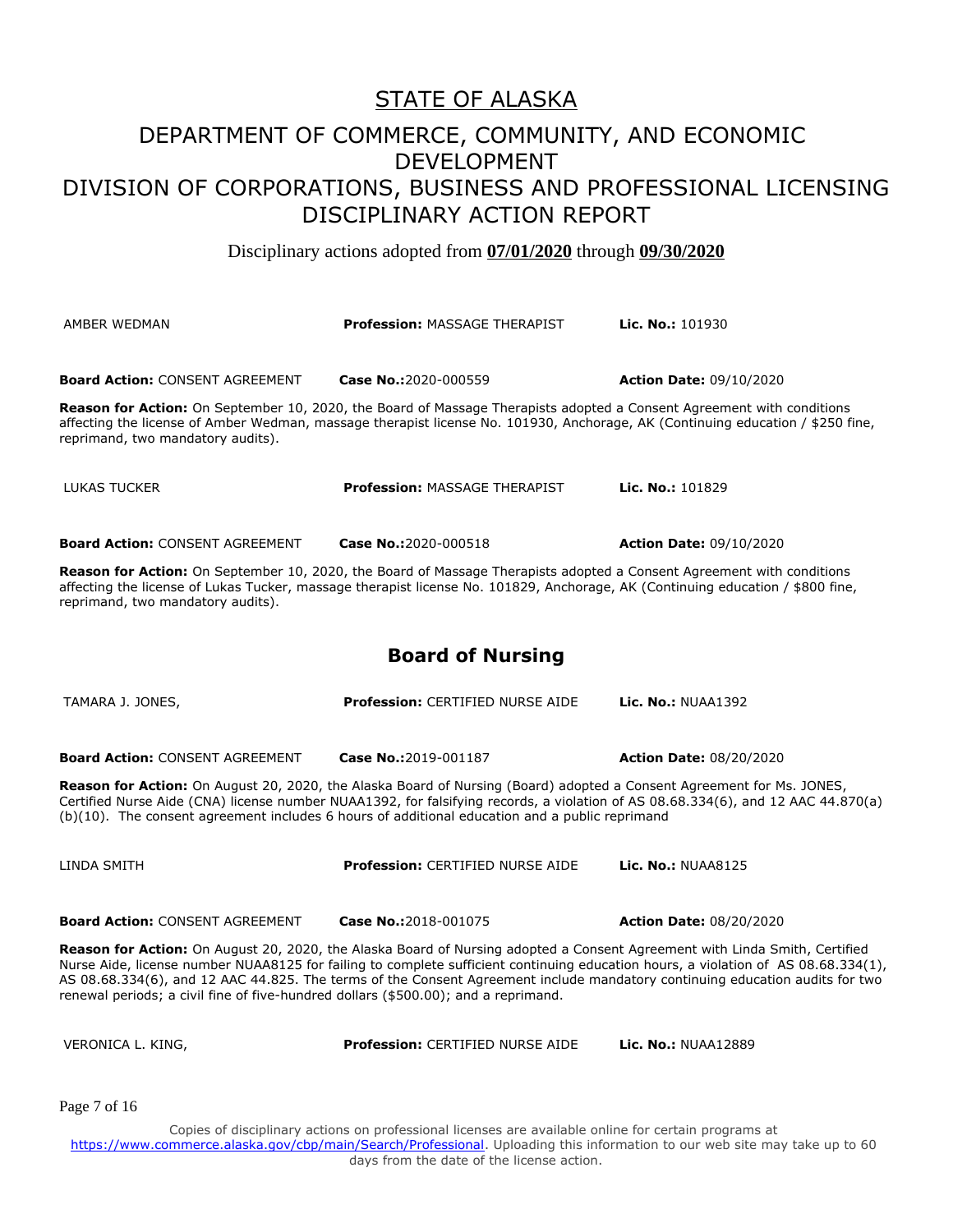Disciplinary actions adopted from **07/01/2020** through **09/30/2020**

**Board Action:** CONSENT AGREEMENT **Case No.:**2019-000726 **Action Date:** 08/20/2020 **Reason for Action:** On August 20, 2020, the Alaska Board of Nursing (Board) adopted a Consent Agreement for Ms. KING, Certified Nurse Aide (CNA) license number NUAA12889, for unauthorized access to medical records, a violation of AS 08.68.334(5) (a), 12 AAC 44.870(b)(1), 12 AAC 44.870(b)(5), and 12 AAC 44.870(b)(22). The Consent Agreement includes: 4 hours of additional education, civil fine of \$500 (with \$250 suspended), and a public reprimand MATTHEW KLUMB **Profession:** CERTIFIED NURSE AIDE **Lic. No.:** NUAA14459 **Board Action:** SUSPENSION SUMMARY **Case No.:**2020-000492 **Action Date:** 07/13/2020 **Reason for Action:** On July 13, 2020, the State Board of Nursing adopted a Board Ordered Summary Suspension of Certified Nurse Aid Certificate with conditions affecting the license of Matthew J. Klumb, lic. no. NUAA14459, Sterling, AK. (Criminal action- non conviction / Summary Suspension) VALERIE E. HARRISON **Profession:** LICENSED PRACTICAL NURSE **Lic. No.:** NURP5220 **Board Action:** CONSENT AGREEMENT **Case No.:**2019-000007 **Action Date:** 08/20/2020 **Reason for Action:** On August 20, 2020, the Alaska Board of Nursing adopted a Consent Agreement affecting the license of Valerie Harrison, license number NURP5220, Fairbanks, Ak. (Unprofessional Conduct / Fine - \$1000; Reprimand; Continuing Education.) KENNETH BROWNE **Profession:** REGISTERED NURSE **Lic. No.:** 116269 **Board Action:** CONSENT AGREEMENT **Case No.:**2019-001377 **Action Date:** 08/20/2020 **Reason for Action:** On August 20, 2020, the Alaska Board of Nursing (Board) adopted a Consent Agreement for Mr. Browne, Registered Nurse (RN) license number 116269, for substance abuse, a violation of AS 08.68.270(7), and 12 AAC 44.770(22). The consent agreement includes 5 years of probation, civil fine of \$1000 (with \$500 suspended), rehabilitative counseling, quarterly counselor, employer & self-reports, consume no controlled drugs, alcohol, or marijuana, AA/NA Meetings (3 per week), drug and alcohol testing, restriction on remote employment, limitation to access to controlled drugs and supervised employment. ASHLEY IRMEN **Profession:** REGISTERED NURSE **Lic. No.:** NURR37675 **Board Action:** CONSENT AGREEMENT **Case No.:**2019-000717 **Action Date:** 08/20/2020

Page 8 of 16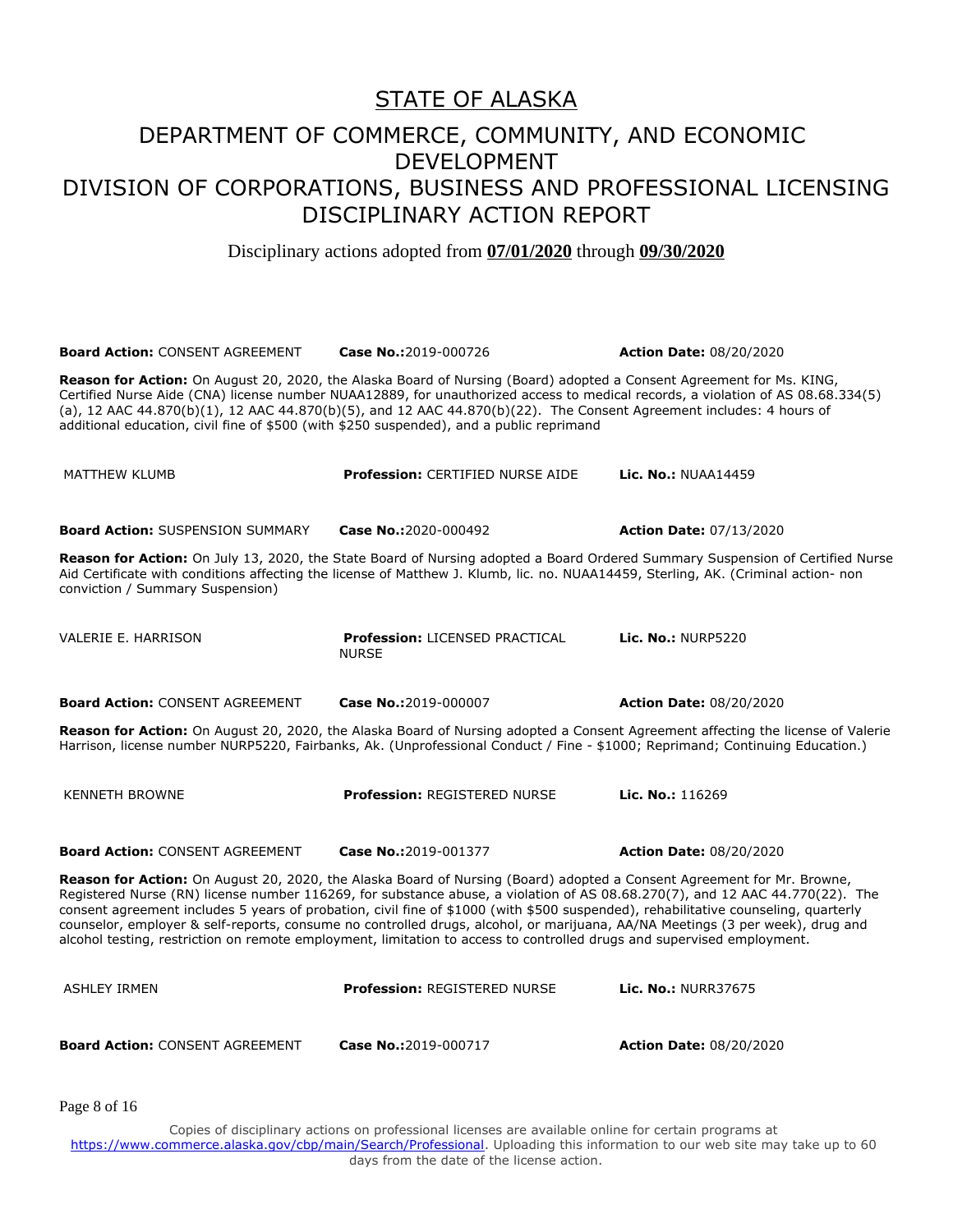Disciplinary actions adopted from **07/01/2020** through **09/30/2020**

**Reason for Action:** On August 20, 2020, the Alaska Board of Nursing adopted a Consent Agreement with Ashley Irmen, Registered Nurse, license number NURR37675, for substance abuse, a violation of AS 08.68.270(3). The terms of the Consent Agreement include a five-year (5) period of probation; random testing for drugs and alcohol; AA, NA, or Impaired Nurse Group meetings; consume no alcohol, controlled drugs, or marijuana; restriction on remote employment; supervised employment; rehabilitative counseling; quarterly reports from employer, rehabilitative counselor, and self reports.

AMY ALTHISER **Profession:** REGISTERED NURSE **Lic. No.:** 157953

**Board Action:** CONSENT AGREEMENT **Case No.:**2020-000517 **Action Date:** 08/20/2020

**Reason for Action:** On August 20, 2020, the Alaska Board of Nursing adopted a Consent Agreement regarding Amy E. ALTHISER, RN, application number 157953, for substance abuse issues, a violation of AS 08.68.270(3) AS 08.68.270(7), and 12 AAC 44.720 (22). The consent agreement includes probation; random testing for drugs and alcohol; AA, NA, or Impaired Nurse Group meetings; consume no alcohol, controlled drugs, or marijuana; restriction on remote employment; supervised employment; rehabilitative counseling; quarterly reports from employer, rehabilitative counselor, and self reports.

LISA MURRELL **Profession:** REGISTERED NURSE **Lic. No.:** NURR31613

**Board Action:** CONSENT AGREEMENT **Case No.:**2020-000274 **Action Date:** 08/20/2020

**Reason for Action:** On August 20, 2020, the Alaska Board of Nursing adopted a Consent Agreement regarding Lisa MURRELL, RN, license number NURR31613, for substance abuse, a violation of AS 08.68.270(3), AS 08.68.270(7), and 12 AAC 44.720(8). The consent agreement includes a five-year (5) period of probation; random testing for drugs and alcohol; AA, NA, or Impaired Nurse Group meetings; consume no alcohol, controlled drugs, or marijuana; restriction on remote employment; supervised employment; rehabilitative counseling; quarterly reports from employer, rehabilitative counselor, and self reports.

AMBER RYAN **Profession:** REGISTERED NURSE **Lic. No.:** NURR35755

**Board Action:** CONSENT AGREEMENT **Case No.:**2020-000265 **Action Date:** 08/20/2020

**Reason for Action:** On August 20, 2020, the Alaska Board of Nursing (Board) adopted a Consent Agreement for Ms. Ryan, Registered Nurse (RN) license number NURR35755, for substance abuse, a violation of AS 08.68.270(3), AS 08.68.270(7), and 12 AAC 44.770(1). The Consent Agreement includes a 1 year suspension, 5 years of probation, rehabilitative counseling, quarterly counselor, employer & self-reports, consume no controlled drugs, alcohol, or marijuana, AA/NA Meetings (3 per week), drug and alcohol testing, restriction on remote employment, and a public reprimand

DANIELLE M. REGAN, **Profession:** REGISTERED NURSE **Lic. No.:** 127850

Page 9 of 16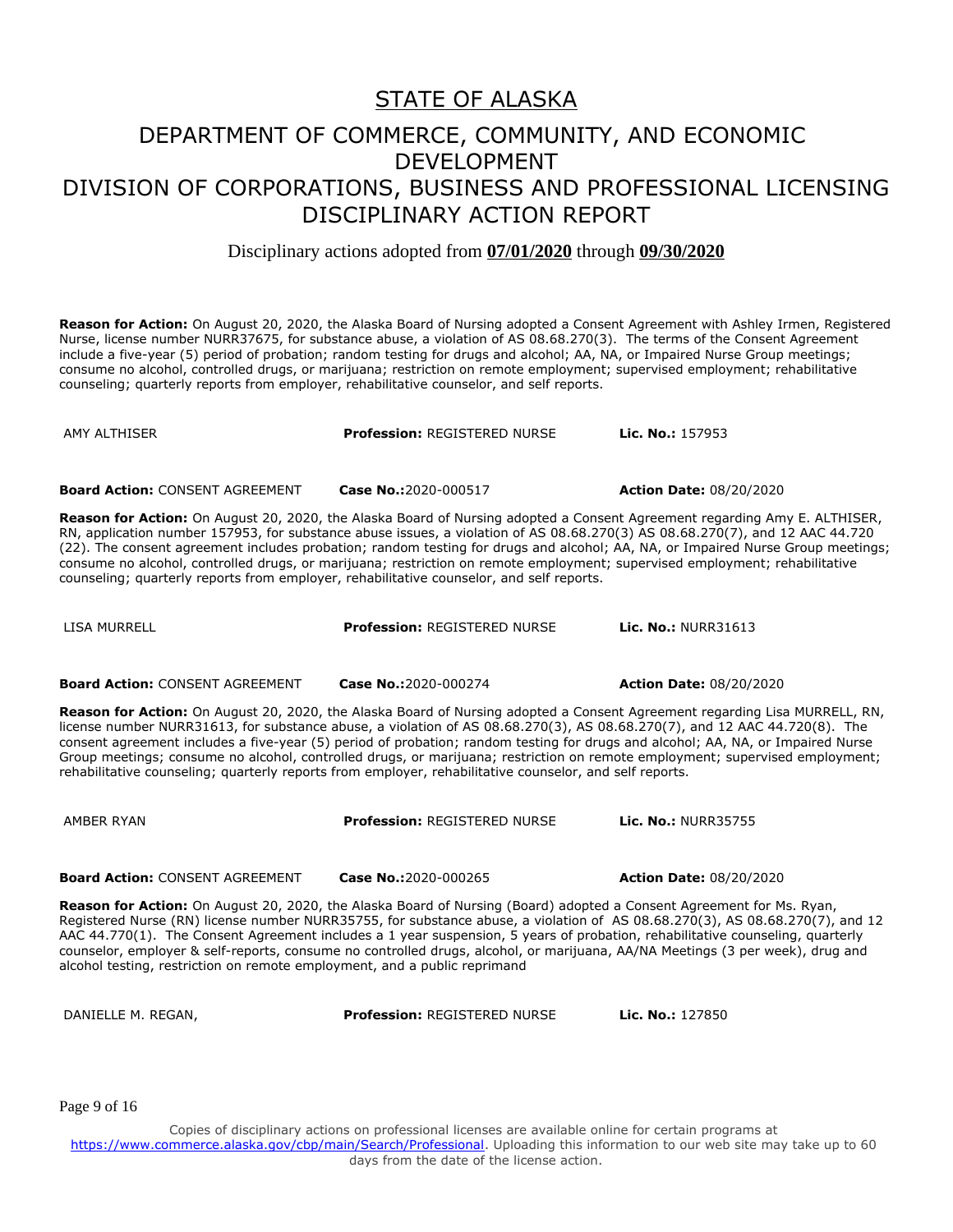## DEPARTMENT OF COMMERCE, COMMUNITY, AND ECONOMIC DEVELOPMENT DIVISION OF CORPORATIONS, BUSINESS AND PROFESSIONAL LICENSING DISCIPLINARY ACTION REPORT

Disciplinary actions adopted from **07/01/2020** through **09/30/2020**

**Board Action:** CONSENT AGREEMENT **Case No.:**2019-001269 **Action Date:** 08/20/2020

**Reason for Action:** On August 20, 2020, the Alaska Board of Nursing (Board) adopted a Consent Agreement for Ms. Regan, Registered Nurse (RN) license number 127850, for substance abuse, a violation of AS 08.68.270(3). The Consent Agreement includes: 5 years of probation, rehabilitative counseling, psychotherapy counseling, quarterly counselor, employer & self-reports, consume no controlled drugs, alcohol, or marijuana, AA/NA Meetings (3 per week), drug and alcohol testing, restriction on remote employment, and limitation of access to controlled drugs).

**Board Action:** CONSENT AGREEMENT **Case No.:**2018-001071 **Action Date:** 08/20/2020

**Reason for Action:** On August 20, 2020, the Alaska Board of Nursing (Board) adopted a Consent Agreement for Ms. Rood, Registered Nurse (RN) license number NURR18498, for substance abuse, a violation of AS 08.68.270(3). The consent agreement includes 5 years of probation from the effective date of Arizona's agreement (January 29, 2019), rehabilitative counseling, quarterly counselor, employer & self-reports, consume no controlled drugs, alcohol, or marijuana, AA/NA Meetings (3 per week), drug and alcohol testing, restriction on remote employment, and employment must be supervised.

PAIGE SHEPARD **Profession:** REGISTERED NURSE **Lic. No.:** 115999

**Board Action:** CONSENT AGREEMENT **Case No.:**2019-000201 **Action Date:** 08/20/2020

**Reason for Action:** On August 20, 2020, the Alaska Board of Nursing adopted a voluntary Consent Agreement with Paige Shepard, RN, license number 115999 for inappropriately viewing and sharing protected health information with no consent nor professional cause to do so, violations of AS 08.68.270(7), and 12 AAC 44.770(6). The terms of the Consent Agreement include a fine of fivehundred dollars (\$500.00) with five-hundred dollars (\$500.00) suspended; no less than eight (8) hours of additional education pertaining specifically to HIPAA; and a reprimand.

**Board Action:** CONSENT AGREEMENT **Case No.:**2019-000200 **Action Date:** 08/20/2020

**Reason for Action:** On August 20, 2020, the Alaska Board of Nursing adopted a voluntary Consent Agreement with Ms. Gretchen George, license number NURR36856, for inappropriately viewing and sharing protected health information without consent nor professional cause to do so, violations of AS 08.68.270(7), and 12 AAC 44.770(6). The terms of the Consent Agreement include a fine of five-hundred dollars (\$500.00); no less than eight (8) hours of additional education pertaining specifically to HIPAA; and a

CLIFFORD ALSTON **Profession:** REGISTERED NURSE **Lic. No.:** NURR36131

Page 10 of 16

reprimand.

Copies of disciplinary actions on professional licenses are available online for certain programs at https://www.commerce.alaska.gov/cbp/main/Search/Professional</u>. Uploading this information to our web site may take up to 60 days from the date of the license action.

GRETCHEN E. GEORGE **Profession:** REGISTERED NURSE **Lic. No.:** NURR36856

TRISTAN ROOD **Profession:** REGISTERED NURSE **Lic. No.:** 18498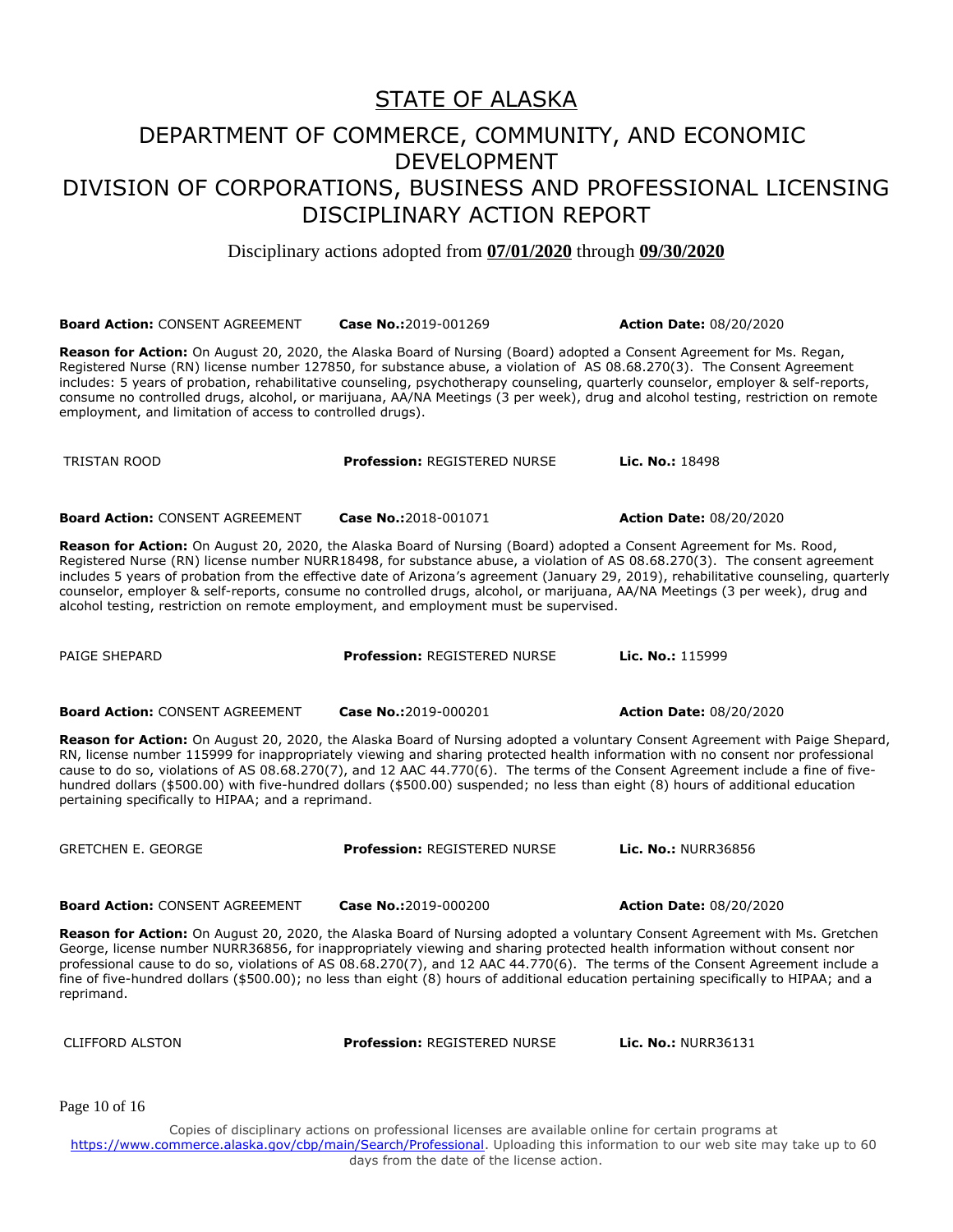Disciplinary actions adopted from **07/01/2020** through **09/30/2020**

| <b>Board Action: LICENSE SURRENDER</b>                                                                                                                                                                                                                                                                                                                                                          | Case No.:2019-001060                | <b>Action Date: 08/20/2020</b> |  |
|-------------------------------------------------------------------------------------------------------------------------------------------------------------------------------------------------------------------------------------------------------------------------------------------------------------------------------------------------------------------------------------------------|-------------------------------------|--------------------------------|--|
| Reason for Action: On August 20, 2020, the Alaska Board of Nursing adopted a Voluntary Surrender and Order surrendering<br>Clifford Alston's registered nurse license No. NURR36131, Kerrville, TX (Continuing education / Surrender).                                                                                                                                                          |                                     |                                |  |
| JENNIFER A. CRAFT                                                                                                                                                                                                                                                                                                                                                                               | <b>Profession: REGISTERED NURSE</b> | <b>Lic. No.: NURR27986</b>     |  |
| <b>Board Action: CONSENT AGREEMENT,</b><br>AMENDED                                                                                                                                                                                                                                                                                                                                              | Case No.:2016-000284                | <b>Action Date: 08/20/2020</b> |  |
| Reason for Action: On August 20, 2020, the Alaska Board of Nursing adopted a Consent Agreement with conditions affecting the<br>license of Jennifer A. Craft, lic. no. NURR27986, Anchorage, AK. (Drug deversion / Fine - \$1,250, Probation of 5 years of the original<br>Consent Agreement (2016-000284) extended one (1) year. All terms of the original Consent Agreement remain in place.) |                                     |                                |  |
| <b>TIFFANY FLEEMAN</b>                                                                                                                                                                                                                                                                                                                                                                          | <b>Profession: REGISTERED NURSE</b> | Lic. No.: $109693$             |  |
| <b>Board Action: CONSENT AGREEMENT</b>                                                                                                                                                                                                                                                                                                                                                          | Case No.:2019-001027                | <b>Action Date: 08/20/2020</b> |  |
| Reason for Action: On August 20, 2020, the Board of Nursing adopted a Consent Agreement with conditions affecting the<br>registered nurse license of Tiffany Fleeman, No. 109693, Lepanto, AR (Continuing education / \$97.50 fine, reprimand, two<br>mandatory audits).                                                                                                                        |                                     |                                |  |
| <b>YVONNE CAPERS</b>                                                                                                                                                                                                                                                                                                                                                                            | Profession: REGISTERED NURSE        | <b>Lic. No.: NURR29569</b>     |  |
| <b>Board Action: CONSENT AGREEMENT</b>                                                                                                                                                                                                                                                                                                                                                          | Case No.:2019-001099                | <b>Action Date: 08/20/2020</b> |  |
| Reason for Action: On August 20, 2020, the Board of Nursing adopted a Consent Agreement with conditions affecting the<br>registered nurse license of Yvonne Capers, No. NURR29569, Rowlett, TX (Continuing education / \$1,950 fine, reprimand, two<br>mandatory audits).                                                                                                                       |                                     |                                |  |
| JENNIFER A. CRAFT                                                                                                                                                                                                                                                                                                                                                                               | <b>Profession: REGISTERED NURSE</b> | <b>Lic. No.: NURR27986</b>     |  |
| <b>Board Action: CONSENT AGREEMENT,</b><br><b>AMENDED</b>                                                                                                                                                                                                                                                                                                                                       | Case No.:2016-000956                | <b>Action Date: 08/20/2020</b> |  |
| Reason for Action: On August 20, 2020, the Alaska Board of Nursing adopted a Consent Agreement with conditions affecting the<br>license of Jennifer A. Craft, lic. no. NURR27986, Anchorage, AK. (Drug deversion / Fine - \$1,250, Probation of 5 years of the original<br>Consent Agreement (2016-000284) extended one (1) year. All terms of the original Consent Agreement remain in place.) |                                     |                                |  |

Page 11 of 16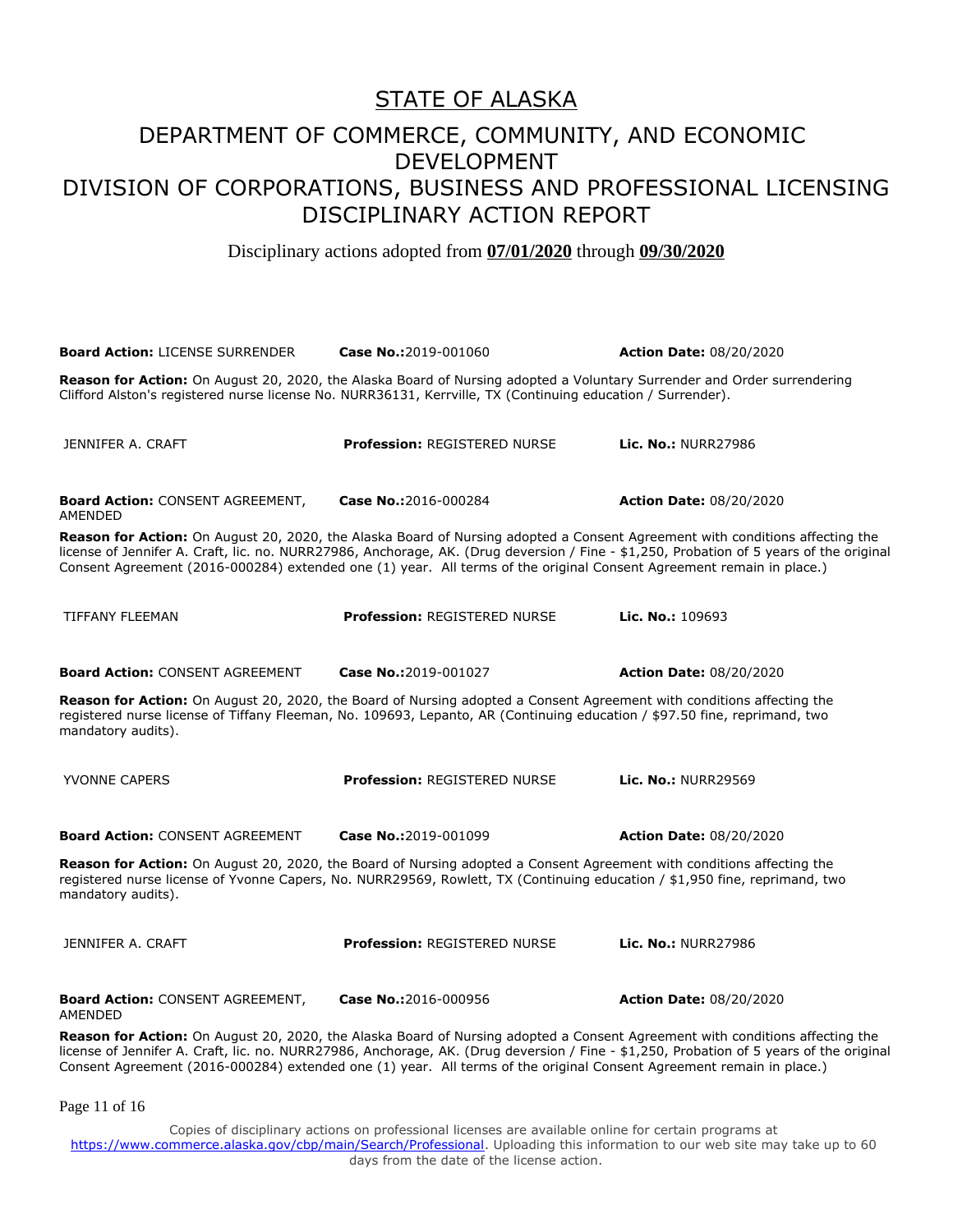Disciplinary actions adopted from **07/01/2020** through **09/30/2020**

| JOAN BERALDI                                                                                                                                                                                                                                                                     | <b>Profession: REGISTERED NURSE</b> | <b>Lic. No.: NURR21207</b>                                                                                                    |
|----------------------------------------------------------------------------------------------------------------------------------------------------------------------------------------------------------------------------------------------------------------------------------|-------------------------------------|-------------------------------------------------------------------------------------------------------------------------------|
| <b>Board Action: CONSENT AGREEMENT</b>                                                                                                                                                                                                                                           | Case No.:2019-001207                | <b>Action Date: 08/20/2020</b>                                                                                                |
| <b>Reason for Action:</b> On August 20, 2020, the Board of Nursing adopted a Consent Agreement with conditions affecting the<br>registered nurse license of Joan Beraldi, No. NURR21207, Ketchikan, AK (Continuing education / Fine: \$923, reprimand, two<br>mandatory audits). |                                     |                                                                                                                               |
| DEBORAH MEYER                                                                                                                                                                                                                                                                    | <b>Profession: REGISTERED NURSE</b> | <b>Lic. No.: NURR31418</b>                                                                                                    |
| <b>Board Action: CONSENT AGREEMENT</b>                                                                                                                                                                                                                                           | Case No.:2019-001146                | <b>Action Date: 08/20/2020</b>                                                                                                |
| Reason for Action: On August 20, 2020, the Board of Nursing adopted a Consent Agreement with conditions affecting the                                                                                                                                                            |                                     | registered nurse license of Deborah Meyer, Anthem, AZ (Continuing education / \$81.25 fine, reprimand, two mandatory audits). |

## **Board of Pharmacy**

ORSINI PHARMACEUTICAL SERVICES **Profession:** OUT OF STATE PHARMACY **Lic. No.:** 143647

**Board Action:** IMPOSITION OF CIVIL FINE **Case No.:**2019-001474 **Action Date:** 08/28/2020

**Reason for Action:** On August 28, 2020, the Alaska Board of Pharmacy adopted the Imposition of Civil Fine for Respondent ORSINI Pharmaceutical Services, license number PHAO1168, Elk Grove, IL (Falsified application / Fine - \$500)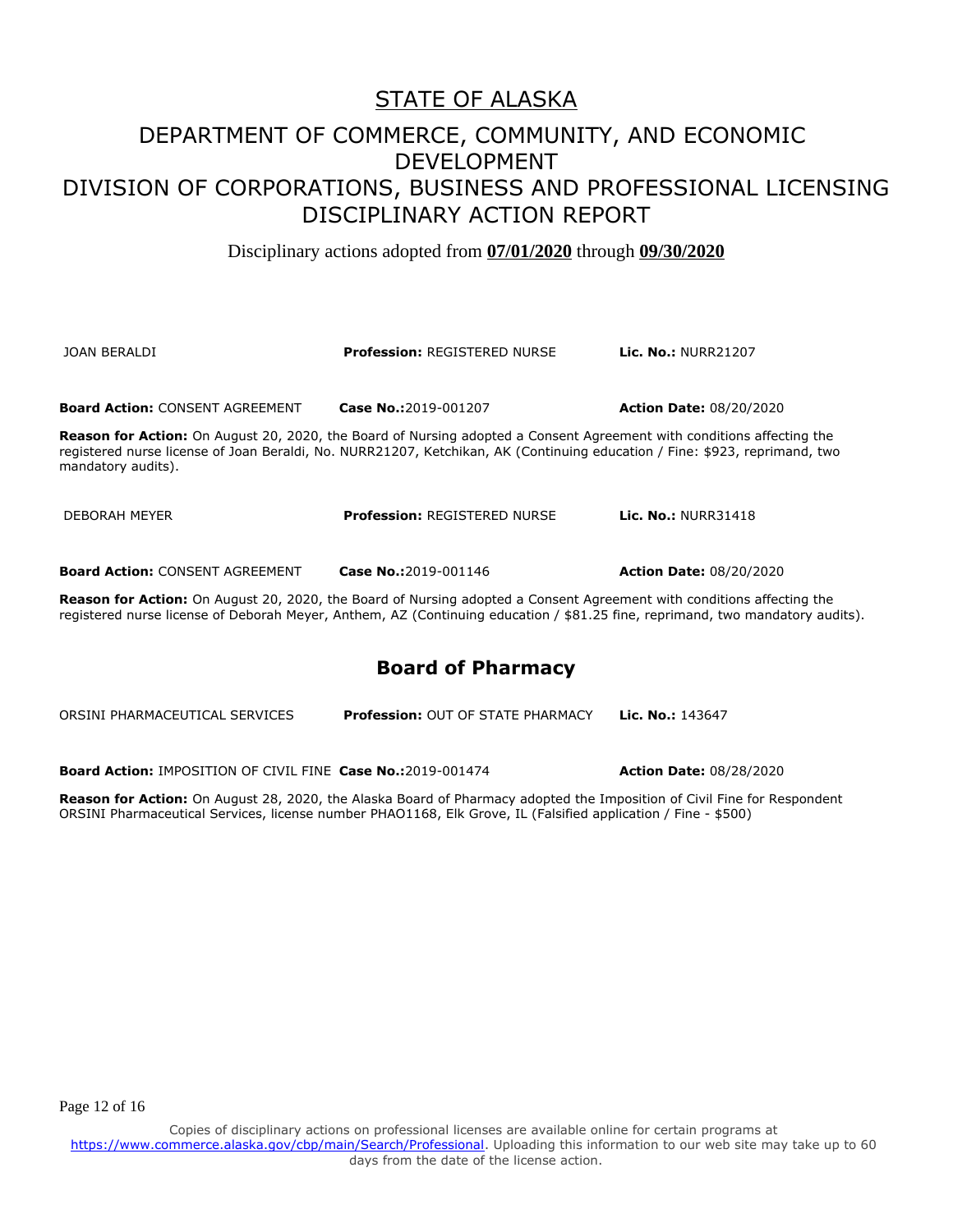Disciplinary actions adopted from **07/01/2020** through **09/30/2020**

## **Board of Professional Counselors**

| ANGELA K. BROWN                                                                                                                                                                                                                                                                                                | Profession: PROFESSIONAL COUNSELOR Lic. No.: 101187                                                                 |                                                                                                                              |
|----------------------------------------------------------------------------------------------------------------------------------------------------------------------------------------------------------------------------------------------------------------------------------------------------------------|---------------------------------------------------------------------------------------------------------------------|------------------------------------------------------------------------------------------------------------------------------|
| <b>Board Action: CONSENT AGREEMENT</b>                                                                                                                                                                                                                                                                         | Case No.:2019-000193                                                                                                | <b>Action Date: 09/25/2020</b>                                                                                               |
|                                                                                                                                                                                                                                                                                                                | conditions affecting the license of Angela Brown, lic. no. 101187, North Pole, AK. (Unethical conduct / Reprimand). | Reason for Action: On September 25, 2020, the Alaska State Board of Professional Counselors adopted a Consent Agreement with |
| CATHY WEEG                                                                                                                                                                                                                                                                                                     | Profession: PROFESSIONAL COUNSELOR Lic. No.: PCOP423                                                                |                                                                                                                              |
| <b>Board Action: CONSENT AGREEMENT</b>                                                                                                                                                                                                                                                                         | <b>Case No.:2020-000054</b>                                                                                         | <b>Action Date: 09/24/2020</b>                                                                                               |
| Reason for Action: On September 24, 2020, the Alaska Board of Professional Counselors adopted a Consent Agreement with<br>conditions affecting the license of Cathy Weeg, professional counselor license No. PCOP423, Fairbanks, AK (Continuing education /<br>\$1,300 fine, reprimand, two mandatory audits). |                                                                                                                     |                                                                                                                              |

CARA BAUER **Profession:** PROFESSIONAL COUNSELOR **Lic. No.:** PCOP509

**Board Action:** CONSENT AGREEMENT **Case No.:**2020-000152 **Action Date:** 09/24/2020

**Reason for Action:** On September 24, 2020, the Board of Professional Counselors adopted a Consent Agreement with conditions affecting the license of Cara Bauer, professional counselor license No. PCOP509, Phoenix, AZ (Continuing education / \$1,500 fine, reprimand, two mandatory audits).

## **Board of Psychologist and Psychological Associate**

MELISSA TOURTILLOTT **Profession:** PSYCHOLOGICAL ASSOCIATE **Lic. No.:** PSYO87

**Board Action:** CONSENT AGREEMENT **Case No.:**2020-000010 **Action Date:** 08/18/2020

**Reason for Action:** On August 13, 2020, the Board of Psychologists adopted a Consent Agreement with conditions affecting the license of Melissa Tourtillott (order signed August 18, 2020), psychological associate license No. PSYO87, Anchorage, AK (Continuing education / \$2,500 fine, reprimand, two mandatory audits).

Page 13 of 16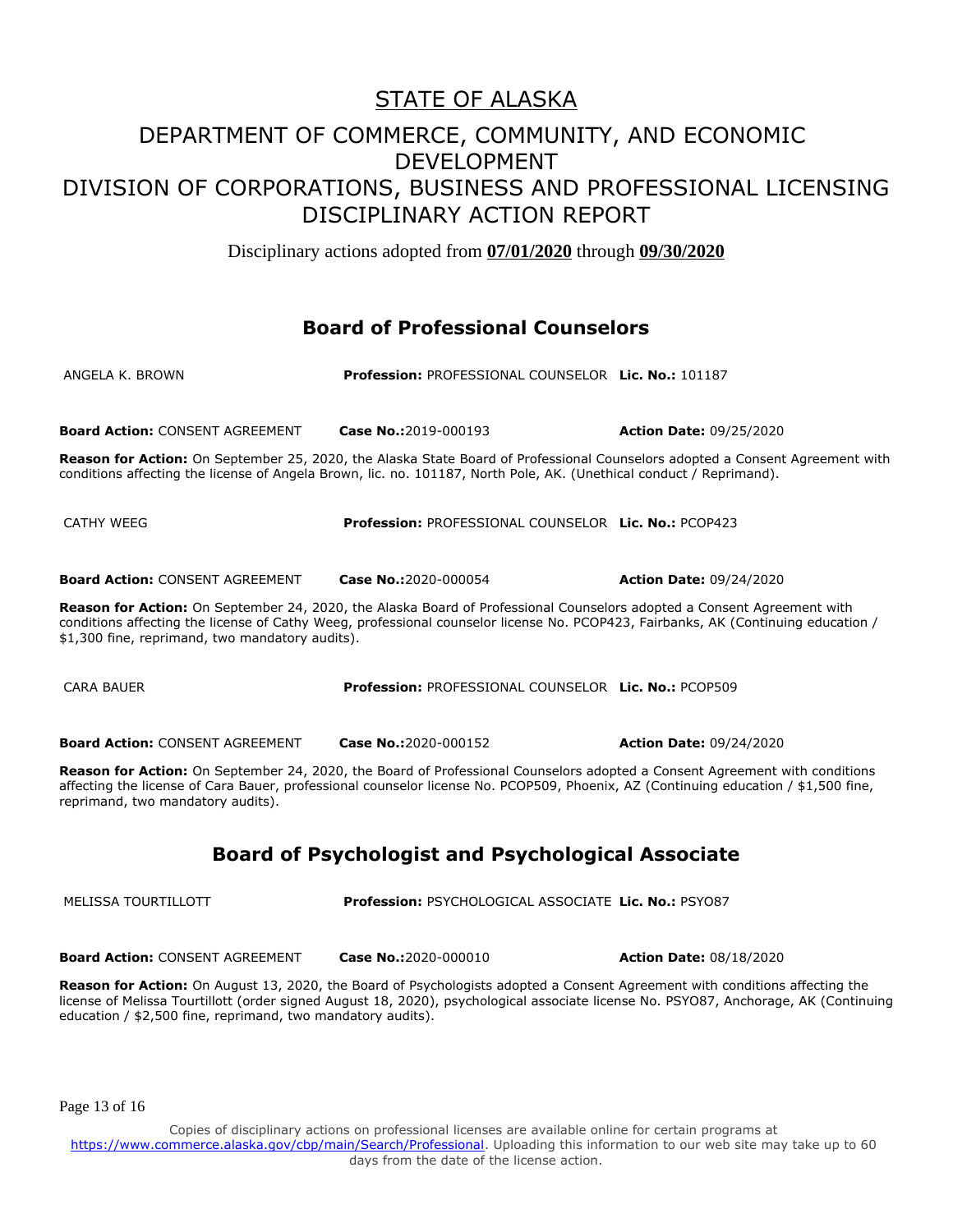Disciplinary actions adopted from **07/01/2020** through **09/30/2020**

### **Board of Public Accountancy**

DARLENE DOTZLER **Profession:** CERTIFIED PUBLIC ACCOUNTANT

**Lic. No.:** CPA I 1935

**Board Action:** IMPOSITION OF CIVIL FINE **Case No.:**2020-000186 **Action Date:** 08/13/2020

**Reason for Action:** On August 13, 2020, the Board of Certified Public Accountancy adopted the \$750 imposition of civil fine (ICF) signed by Respondent, Darlene DOTZLER (CPA license# CPAI1935), Registered Agent of Clay Tablet Accounting LLC (Firm Permit #112799) for failing to remove her CPA designation from public websites, failing to disclose her lack of license & permit, and continuing to hold out as a CPA & firm while her license and firm permit were lapsed; violations of AS 08.04.500, AS 08.04.510, AS 08.04.560, AS 08.04.600, and AS 08.04.650

CLAY TABLET LLC **Profession:** CPA REGISTRATION **Lic. No.:** 112799

**Board Action:** IMPOSITION OF CIVIL FINE **Case No.:**2020-000221 **Action Date:** 08/13/2020

**Reason for Action:** On August 13, 2020, the Board of Certified Public Accountancy adopted the \$750 imposition of civil fine (ICF) signed by Respondent, Darlene DOTZLER (CPA license# CPAI1935), Registered Agent of Clay Tablet Accounting LLC (Firm Permit #112799) for failing to remove her CPA designation from public websites, failing to disclose her lack of license & permit, and continuing to hold out as a CPA & firm while her license and firm permit were lapsed; violations of AS 08.04.500, AS 08.04.510, AS 08.04.560, AS 08.04.600, and AS 08.04.650

Page 14 of 16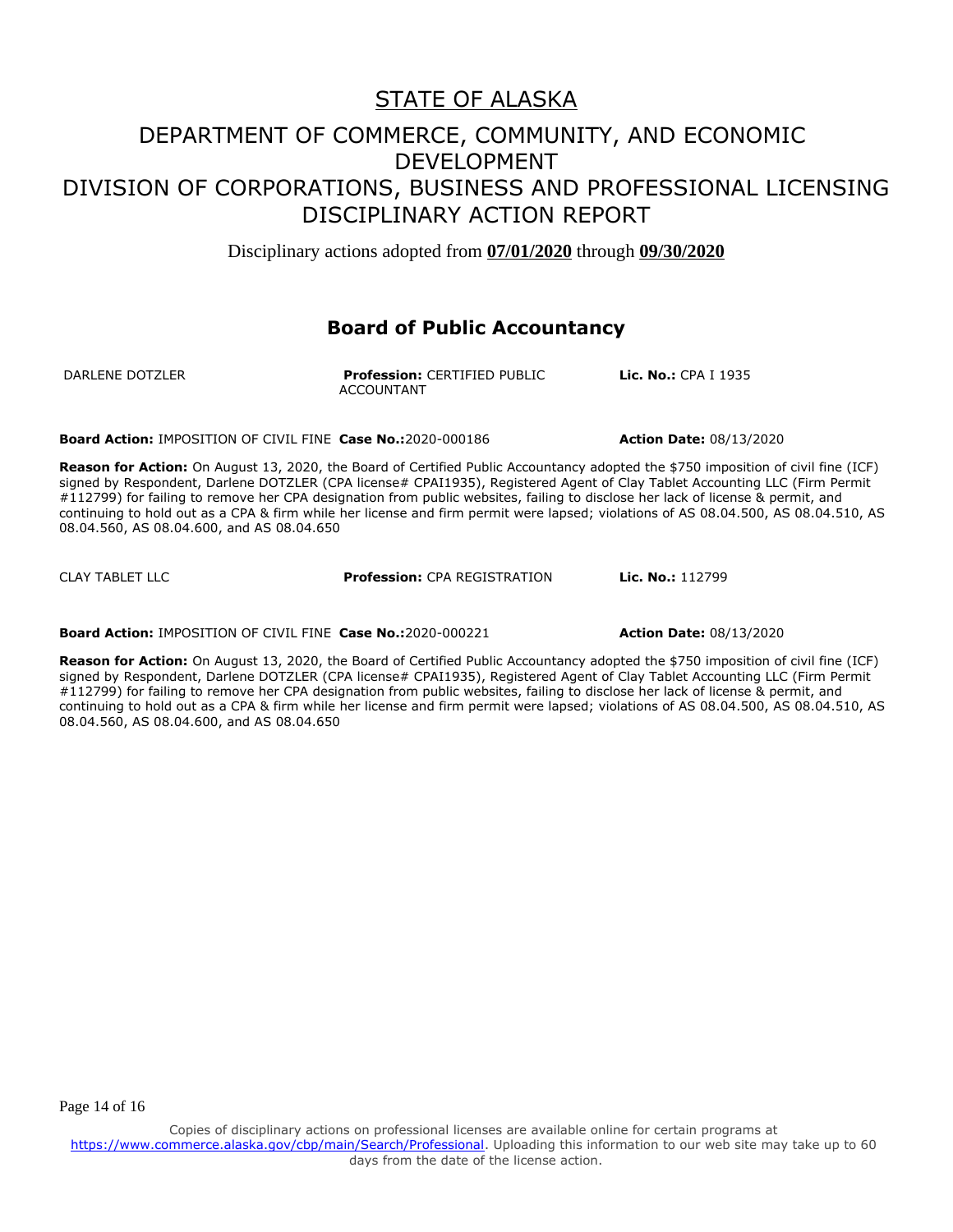Disciplinary actions adopted from **07/01/2020** through **09/30/2020**

## **Real Estate Commission**

| MALANNIE VONGXAY | <b>Profession: REAL ESTATE SALESPERSON Lic. No.: 121327</b> |  |
|------------------|-------------------------------------------------------------|--|
|                  |                                                             |  |

**Board Action:** CONSENT AGREEMENT **Case No.:**2020-000783 **Action Date:** 09/24/2020

**Reason for Action:** On September 24, 2020, the Real Estate Commission adopted a Consent Agreement with conditions affecting the real estate salesperson license of Malannie Vongxay, 121327, Anchorage, AK (Continuing education / \$550 fine, reprlmand, two mandatory audits).

| <b>Profession: REAL ESTATE SALESPERSON Lic. No.: RECS18074</b><br>BENJAMIN CHARLES |
|------------------------------------------------------------------------------------|
|------------------------------------------------------------------------------------|

**Board Action:** CONSENT AGREEMENT **Case No.:**2020-000782 **Action Date:** 09/24/2020

**Reason for Action:** On September 24, 2020, the Real Estate Commission adopted a Consent Agreement with conditions affecting the real estate salesperson license of Benjamin Charles, RECS18074, Anchorage, AK (Continuing education / \$700 fine, reprlmand, two mandatory audits).

## **Regulation of Construction Contractors**

| ROBERT L. SCHEETZ,                     | <b>Profession: GENERAL CONTRACTOR</b> | <b>Lic. No.:</b> 166183        |  |
|----------------------------------------|---------------------------------------|--------------------------------|--|
|                                        |                                       |                                |  |
| <b>Board Action: CONSENT AGREEMENT</b> | <b>Case No.:</b> 2020-000501          | <b>Action Date: 09/17/2020</b> |  |

**Reason for Action:** On Sept. 17, 2020, the State of Alaska, Dept. of Commerce, Community and Economic Development Division adopted a Consent Agreement with conditions affecting the license of Robert Scheetz, Jr., lic. no. 166183, Anchor Point, AK. (Unlicensed practice or activity / Fine - \$500 (\$500 suspended), Reprimand)